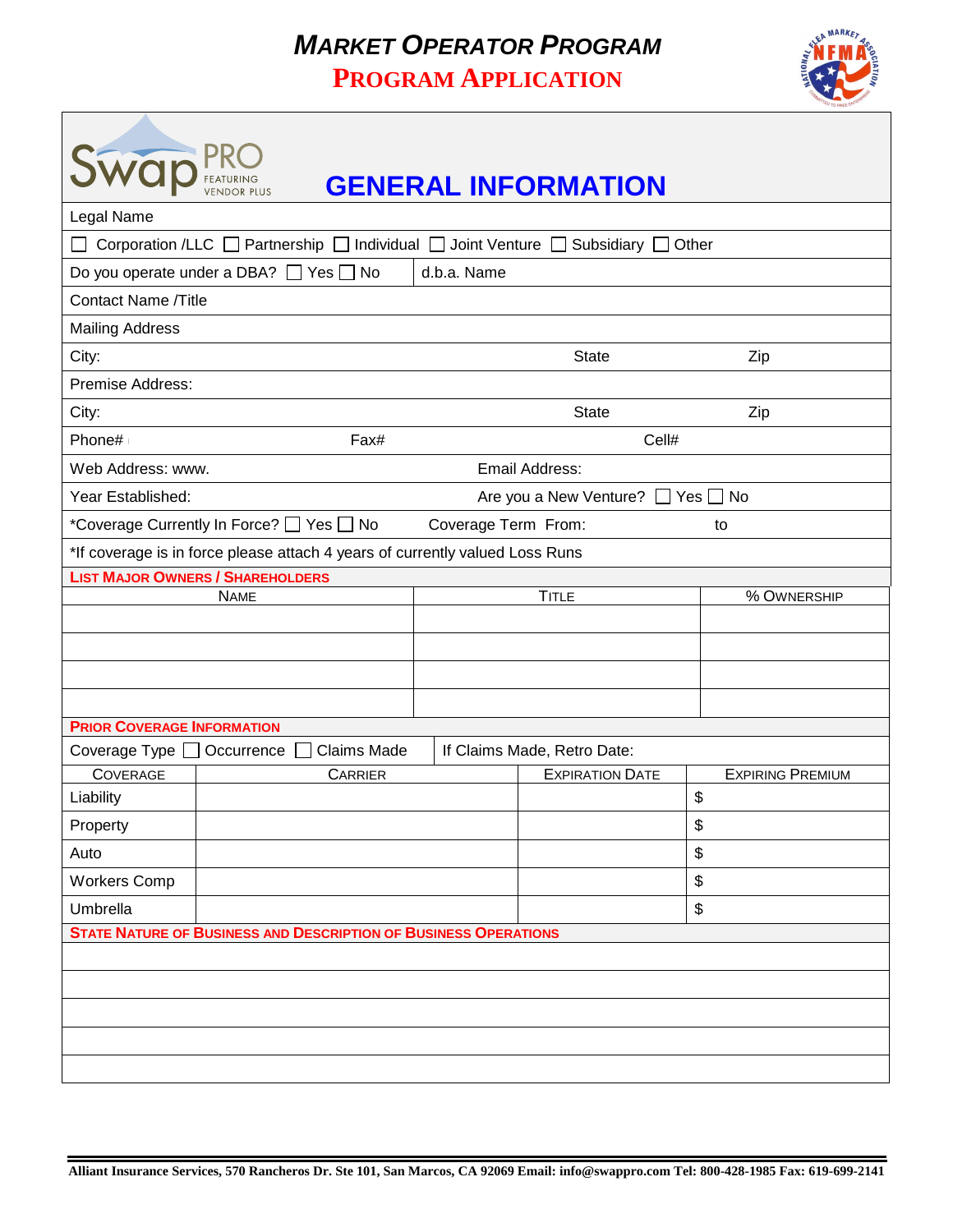## *MARKET OPERATOR PROGRAM* **PROGRAM APPLICATION**



| <b>PROPERTY SECTION</b> – Required information for each location to be insured                                                       |                                                                     |                                           |           |                |  |  |  |  |  |
|--------------------------------------------------------------------------------------------------------------------------------------|---------------------------------------------------------------------|-------------------------------------------|-----------|----------------|--|--|--|--|--|
| <b>COVERAGE</b>                                                                                                                      | LIMIT                                                               | *VALUATION TYPE                           |           | DEDUCTIBLE     |  |  |  |  |  |
| <b>Building</b>                                                                                                                      | \$                                                                  | <b>RC</b><br><b>ACV</b>                   | SV        | \$             |  |  |  |  |  |
| <b>Business Personal Property</b>                                                                                                    | \$                                                                  | <b>RC</b><br><b>ACV</b>                   | SV        | \$             |  |  |  |  |  |
| Leased Property & Equip.                                                                                                             | \$                                                                  | <b>RC</b><br><b>ACV</b>                   | SV        | \$             |  |  |  |  |  |
| Property At Any Other Loc.                                                                                                           | \$                                                                  | <b>ACV</b><br><b>RC</b>                   | <b>SV</b> | \$             |  |  |  |  |  |
| \$<br>Loss of Business Income<br>Period of Indemnity - (# of Days)                                                                   |                                                                     |                                           |           |                |  |  |  |  |  |
|                                                                                                                                      | * RC - Replacement Cost, ACV - Actual Cash Value, SV - Stated Value |                                           |           |                |  |  |  |  |  |
| <b>BUILDING INFORMATION</b>                                                                                                          |                                                                     |                                           |           |                |  |  |  |  |  |
|                                                                                                                                      | Describe Neighborhood   Residential   Commercial   Industrial       |                                           |           |                |  |  |  |  |  |
| <b>Construction Type:</b><br>Wood Frame ■ Masonry-Wood Roof & Floors ■ Masonry-Concrete & Steel Roof/Floors<br><b>Fire Resistive</b> |                                                                     |                                           |           |                |  |  |  |  |  |
| Building is: □ Inside City Limits □ Outside City Limits?                                                                             | Building is:<br>Owned                                               | Rented                                    |           |                |  |  |  |  |  |
| # of Stories?<br>Age of Building?                                                                                                    | Sq. Footage?                                                        | Roof Type?                                |           |                |  |  |  |  |  |
| Roofing<br>Heating & Air<br>Year Made:<br>Building Updates Made: Viring<br>Plumbing                                                  |                                                                     |                                           |           |                |  |  |  |  |  |
| Do you occupy the entire Premise?                                                                                                    |                                                                     | Yes No, If no, Describe Other Occupants?  |           |                |  |  |  |  |  |
| Do you have an Alarm System? □ Yes □ No;<br>Other<br>Smoke<br>Fire<br><b>Burglar</b>                                                 |                                                                     |                                           |           |                |  |  |  |  |  |
| Gong Alarm   Video Surveillance<br>Your Security System is □ Central Station<br>Policy                                               |                                                                     |                                           |           |                |  |  |  |  |  |
| Do you have?<br><b>Fire Extinguishers</b><br>Sprinkler System, if Yes,<br>% of Building Sprinklered                                  |                                                                     |                                           |           |                |  |  |  |  |  |
| $\Box$ No<br>No, if Yes, In what way?<br>Parking Lot<br>Yes  <br>Secured:<br>Yes                                                     |                                                                     |                                           |           |                |  |  |  |  |  |
| <b>ADDITIONAL COVERAGES</b>                                                                                                          |                                                                     |                                           |           |                |  |  |  |  |  |
| Crime Coverage:<br>Yes                                                                                                               | No                                                                  | Employee Dishonesty: □ Yes □ No Amount \$ |           | # of Employees |  |  |  |  |  |
| Number of cashiers?<br>How often are deposits made?                                                                                  |                                                                     |                                           |           |                |  |  |  |  |  |
| Off Premises \$<br>Money & Securities:<br>$\Box$ Yes<br>No<br>On Premises \$                                                         |                                                                     |                                           |           |                |  |  |  |  |  |
|                                                                                                                                      | <b>LIQUOR LIABILITY SECTION</b> (if yes explain)                    |                                           |           |                |  |  |  |  |  |
| Liquor License Number:                                                                                                               |                                                                     |                                           |           |                |  |  |  |  |  |
| Type of alcoholic beverages sold?                                                                                                    |                                                                     |                                           |           |                |  |  |  |  |  |
| In what size are alcoholic beverages served? □ Glass/Cup ___<br>Pitcher _____ oz<br>$\vert$ other<br>OZ.                             |                                                                     |                                           |           |                |  |  |  |  |  |
|                                                                                                                                      | Has your license ever been revoked or suspended?                    |                                           |           |                |  |  |  |  |  |
| What type of liquor training is provided for your employees serving liquor?                                                          |                                                                     |                                           |           |                |  |  |  |  |  |
|                                                                                                                                      |                                                                     |                                           |           |                |  |  |  |  |  |
|                                                                                                                                      |                                                                     |                                           |           |                |  |  |  |  |  |
|                                                                                                                                      |                                                                     |                                           |           |                |  |  |  |  |  |